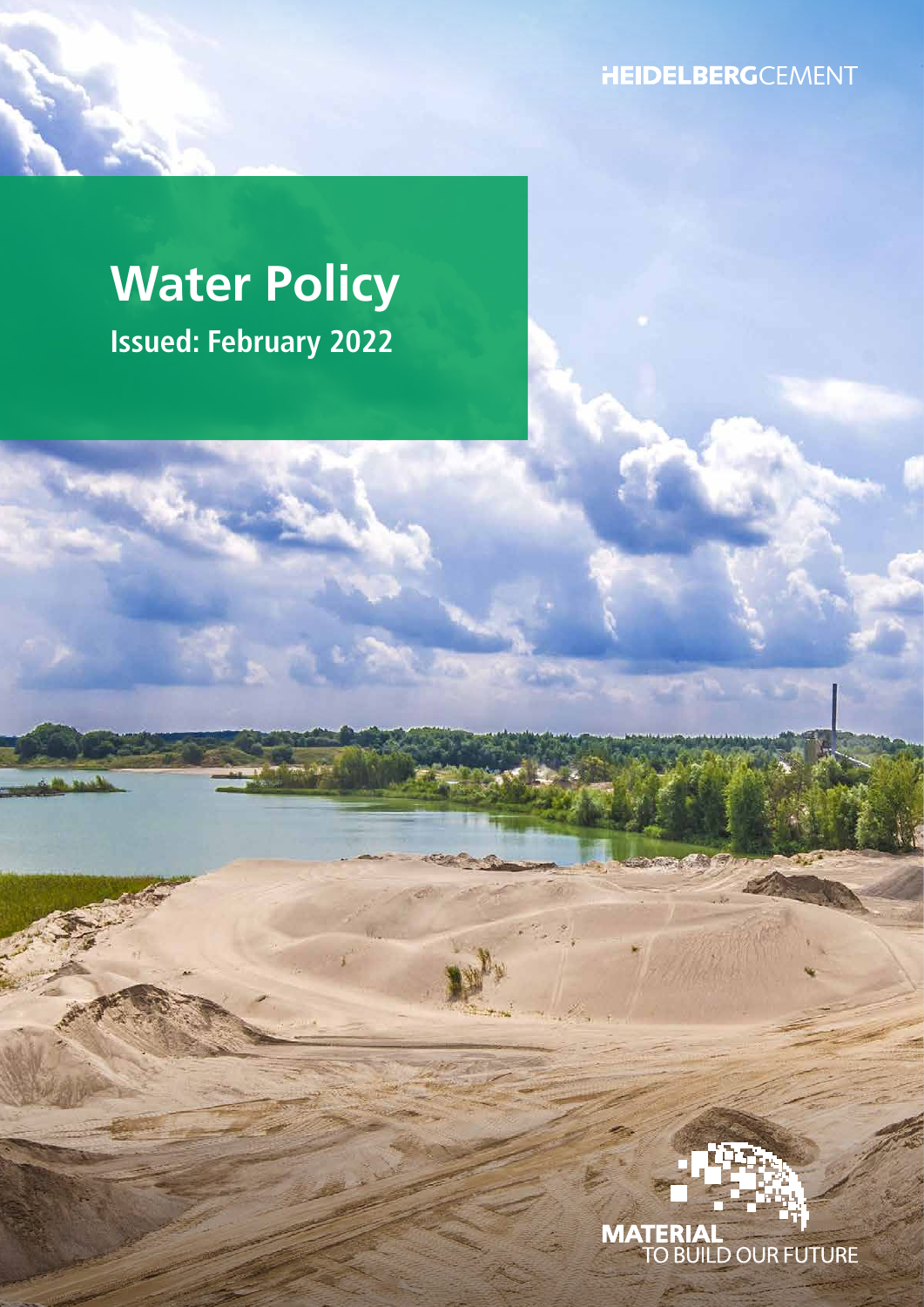## **Water Policy**

#### Our commitment to sustainable water management

Access to clean water is a human right in accordance with the UN Sustainable Development Goals (SDGs). The continuously growing demand for water worldwide is leading to global water stress due to competing priorities for the water resources available and stricter rules for resource protection. HeidelbergCement recognises the importance of a professional water management and water conservation strategy. We have a local and global responsibility and commit ourselves to minimising the impact of our business activities on natural water resources. We furthermore acknowledge the access to clean water and sanitation as a human right and support the implementation of the UN SDGs and the Access to Safe Water, Sanitation, and Hygiene at the Workplace Pledge (WASH Pledge) of the World Business Council for Sustainable Development (WBCSD).

#### Cooperation and governance

HEIDELBERGCEMENT AG

CLIMATE POLICY AZUZ

At our more than 3,000 production sites worldwide, HeidelbergCement uses water for process conditioning, aggregates washing, ground watering, cooling and cleaning purposes, as well as for the production of concrete. Water is a valuable and essential resource, not only for us within our operations and production processes, but also for our local stakeholders. We cooperate with all relevant stakeholders including associations, non-governmental organisations, policy makers and local communities, as well as other water users at basin level to find a balanced approach and fair agreements for appropriate and sustainable water management practices. To ensure our own compliance with these commitments we have established a governance structure in which a member of the Managing Board of HeidelbergCement oversees the comprehensive implementation of this policy.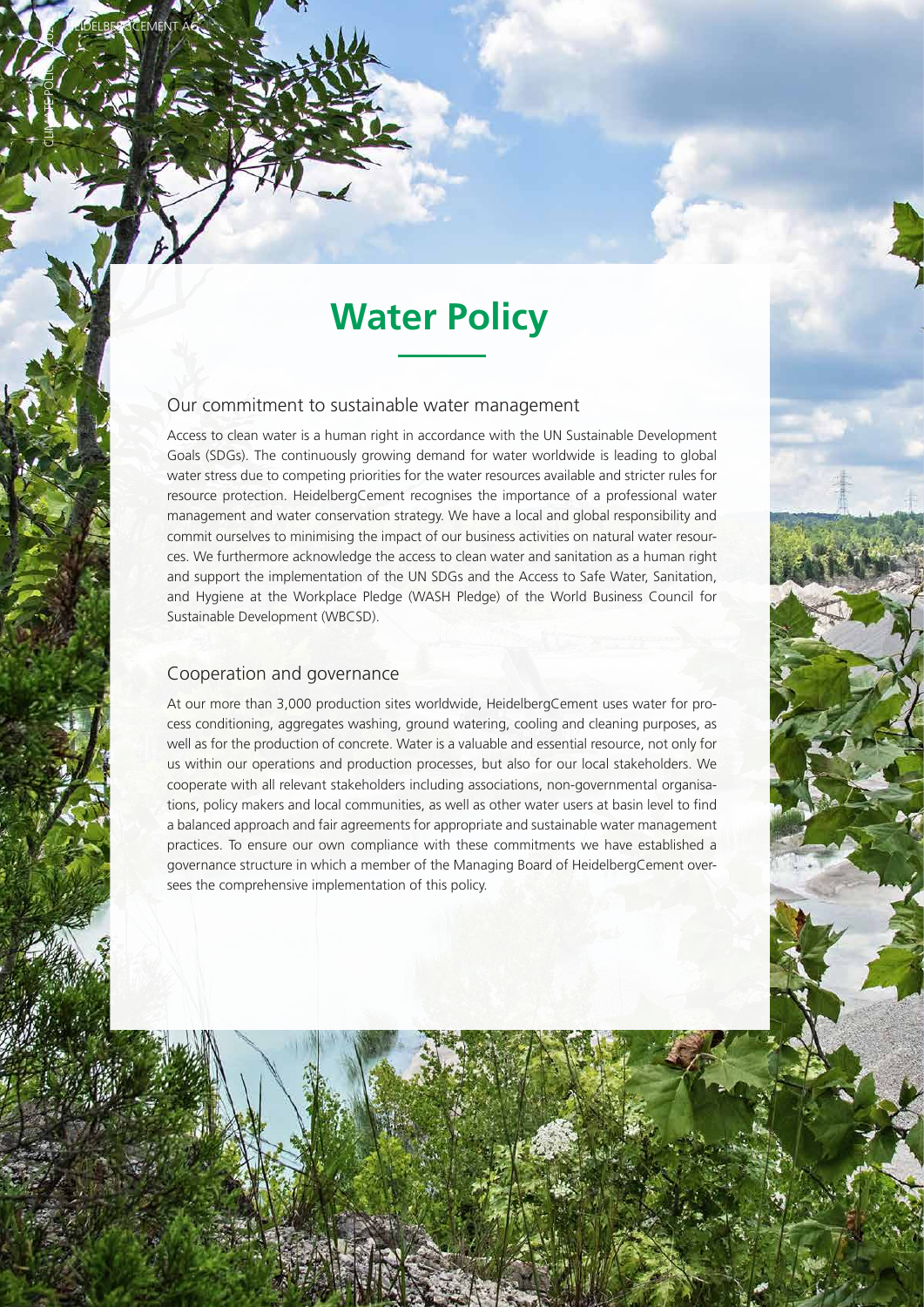

#### Complying with laws and regulations as well as corporate guidelines 1

We manage our business in accordance with the relevant applicable environmental laws and regulations of the countries in which we operate, and in compliance with our own corporate guidelines and policies, including our Code of Business Conduct. This ensures that our activities do not endanger local water resources and supplies. Our suppliers are obliged to fulfil the environmental standards of our Supplier Code of Conduct, including water management and conservation.

#### Understanding and reducing our impact on water resources 2

We monitor and meet water quality requirements in our discharge as required per local requlations and permits, and we will continue to work on further minimising the environmental impacts of our discharges. To fully understand our water footprint and enact effective improvement measures, a water recording and reporting system will be implemented at all of our cement, aggregates and concrete plants by 2025, at the latest. Based on this water reporting system, following the standards of the Global Cement and Concrete Association (GCCA), we will introduce water consumption reduction plans, wherever economically and technologically feasible. These will be annually updated and consolidated into a global strategic water consumption reduction plan at Group level.

#### Understanding and addressing climate-related risks and opportunities 3

In line with the recommendations of the Taskforce on Climate-related Financial Disclosure (TCFD), we analyse and disclose climate-related risks and opportunities, covering water-related risks like droughts and heat waves as well as high precipitation and flooding. We closely monitor the effects of these risks and opportunities, and we are developing plans to adapt our operations, e.g. by investing in water harvesting and drainage systems as well as flood protection.

#### Managing water in water scarce areas<sup>1)</sup> 4

Acknowledging that stress on water resources is aggravated by the effects of climate change and competing priorities in different regions of the world, we will implement water management plans at all sites located in water scarce areas by 2030, at the latest. These plans, adjusted to the situation of each individual site, will include concepts and measures to ensure the careful use of scarce water resources, especially freshwater, and to involve local stakeholders so that the water utilization concepts will support the common good and minimise local water risks. Furthermore, the plans will foster continuous improvement with a focus on water consumption reduction as well as the implementation of innovative water protection and conservation practices, including nature-based solutions acknowledging the water-biodiversity nexus.

#### Sharing water resources 5

Acknowledging that water is a resource that must be shared fairly between all local stakeholders, we engage in raising awareness of the need for water conservation measures as well as a common approach to jointly manage any related challenges. We regularly engage with local stakeholders to ensure that available water resources are distributed in an equitable way. We also aim at offering our own surplus water resources from quarry dewatering or from rainwater harvesting to local users where feasible and agreed through a permitted process.

#### Ensuring safe access to water, sanitation, and hygiene 6

We are committed to providing a safe workplace for all of our employees and site contractors and ensuring access to drinking water as well as safe sanitation and hygiene at our sites. We are signatories of the WBCSD WASH Pledge, under which we have committed to implement the required measures at all our locations.

<sup>1)</sup> We define water scarcity based on the Aqueduct tool of the World Resource Institute as high or extremely high water stress in a region, projected for 2030.